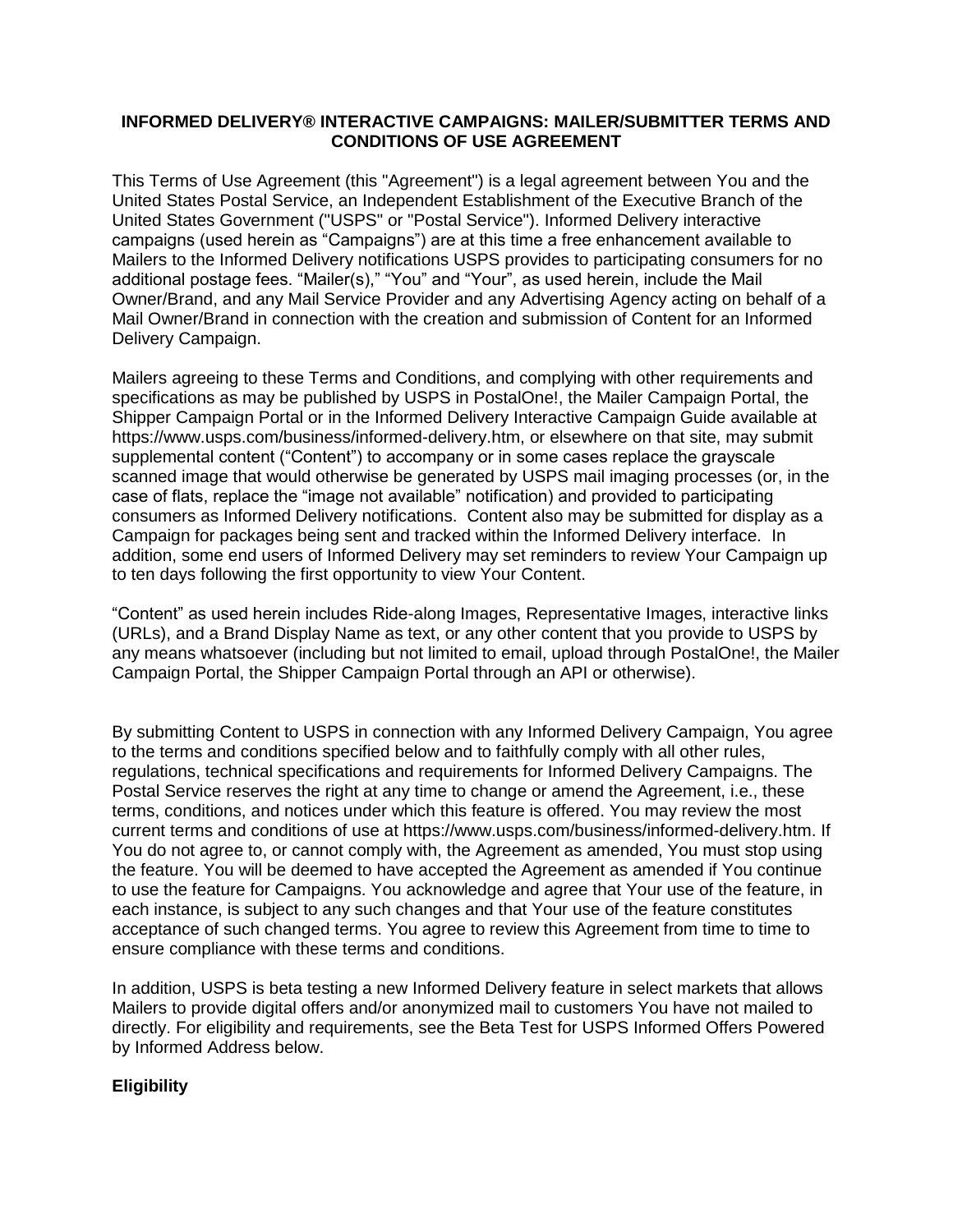Informed Delivery Campaigns must be submitted to accompany a letter-size mailpiece, flatsize mailpiece, or package that meets all mailability requirements of the Domestic Mail Manual. USPS reserves the right to refuse an Informed Delivery Campaign from a Mailer competing with a Postal Service product, service, or feature, although grayscale images of such mailpieces will be provided to consumers as part of the ordinary Informed Delivery notifications.

#### **Representative Images**

Representative Images are full color images submitted by the Mailer that can be displayed in lieu of the grayscale scanned image of a letter-sized mailpiece or in lieu of the "image not available" notification that would accompany a flat-size mailpiece (e.g., catalogs, magazines) in the USPS Informed Delivery daily digest email notifications, dashboard, or app. Representative Images must comply with the following requirements: (1) the Representative Image must be: (a) a reproduction of the address side of the mailpiece without an address showing, or (b) the nonaddress (obverse) side of the mailpiece; and (2) for flat-sized mailpieces required to be or that are mailed under covers or wrappers, the Representative Image must be an image of the Mailer's corporate logo. Representative Images must also comply with all technical requirements (e.g., format, file size, pixel width and height, etc.) and other specifications as disseminated by USPS.

# **Ride-along Images and Interactive Links**

Ride-along Images are required for all Informed Delivery Campaigns. Ride-along Images are full color images that accompany either the Representative Image selected by the Mailer in accordance with the requirements above, or the grayscale image of the scanned mailpiece (or in the case of a package, the notification that the package will be arriving soon) in the USPS Informed Delivery email notifications or dashboard. Ride-along images must comply with the following requirements: (1) the Ride-along Image must directly relate to the promotion or offer contained in the mailpiece or what was shipped in the case of a package; (2) the Ridealong Image must be sized to the full space allowed or be reduced in size based on the ratio compared to the Representative Image; and (3) regardless of Mailer identity, the Ride-along Image language may not facilitate diversion from Postal Service products, services, or features (including "pay online" and similar CTAs). URLs and interactive links submitted as part of the Content with Ride-along Images must comply with the following requirements: (1) all URLs and links submitted as Content for an Informed Delivery Campaign must be submitted as HTTPS; (2) all URLs and links submitted as part of an Informed Delivery Campaign must lead directly to a landing page directly associated with the physical mailpiece or package utilized in the Campaign, or Your website's homepage; (3) all URLs and links must be free of any malware, viruses, errors, or other aspects that could negatively impact the Informed Delivery feature and/or consumer experience with the feature; (4) You must monitor the Campaign and any threats, vulnerabilities, malware and malformed links must be addressed and reported to USPS within twenty-four (24) hours of discovery; and (5) any web site being linked to from an Informed Delivery campaign and/or USPS.com shall be branded in a manner or have a look and feel ("trade dress") that will not emulate USPS.com or create a likelihood of confusion with USPS trade dress or otherwise lead consumers to believe or confuse consumers that they are on a USPS site. To comport with USPS policies related to exit pages, and with the goal of not having an exit page, You acknowledge, understand and agree that the standard for no exit page as set forth by Postal Service Management is that the site being linked to needs to be substantially different from USPS sites (i.e., the site's appearance must be one that a person is unlikely to confuse with USPS sites or properties, or to think is a part of the USPS websites or properties, and possesses a distinct look and feel from those of USPS sites or properties, and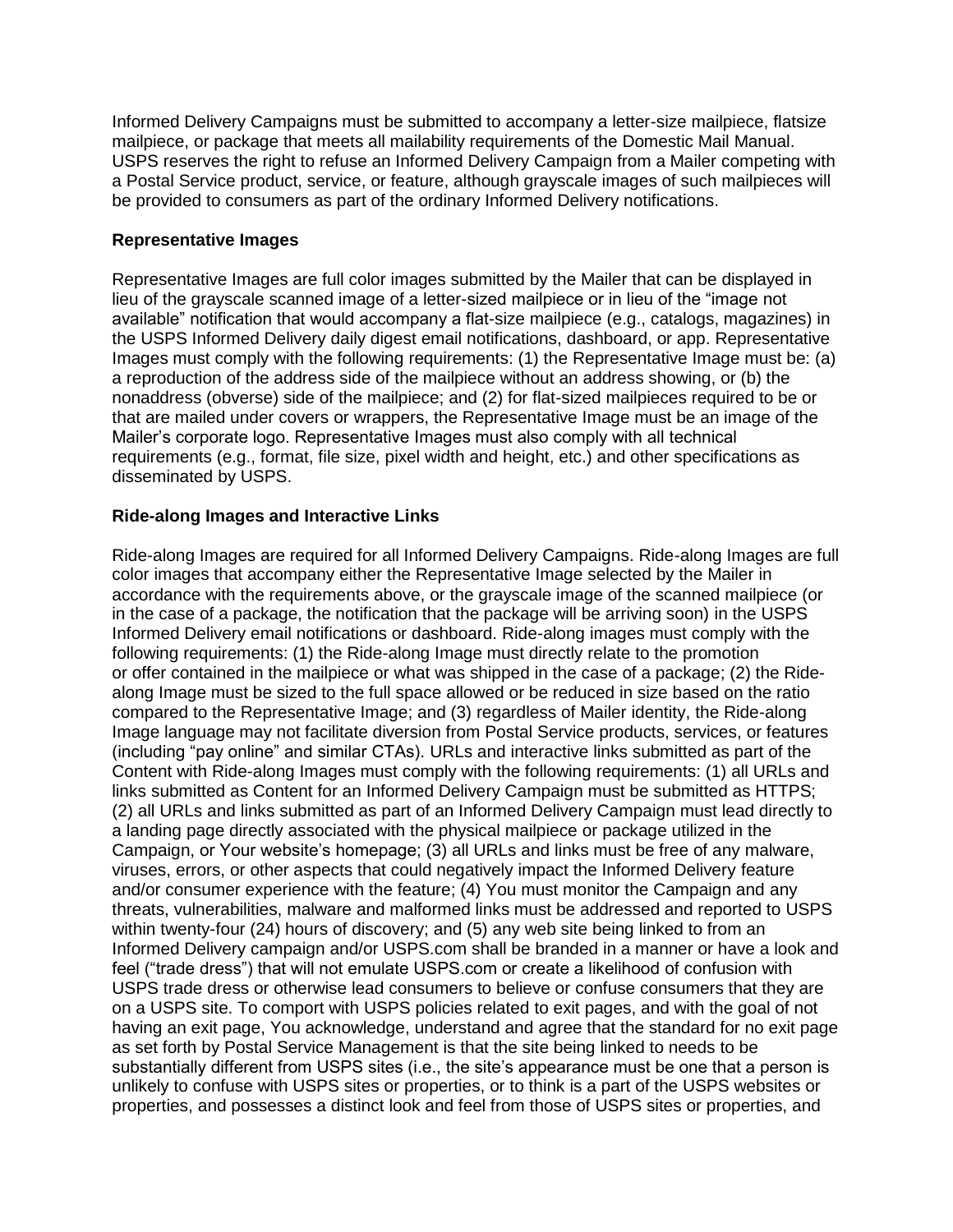the site must have a distinct URL separate and apart from the URLs of USPS.com and not use any USPS marks).

#### **Your Representations and Warranties**

You represent and warrant that You have all necessary rights, including third party rights, and hereby grant to USPS such rights to use, display, publish, transmit, distribute, and make copies of the Content, and otherwise use it in Your Informed Delivery campaign, without infringing any rights of any third party or violating any applicable laws, rules, or regulations. The rights referred to in the foregoing include, without limitation, copyrights, trademark rights, rights of publicity (name and likeness rights) and any other rights necessary to use the Content. You further represent and warrant that the nature, appearance, and display of the Content is consistent with the mailability requirements of the Domestic Mail Manual.

You acknowledge and agree that USPS will not be involved in any way with the design of the Content, and represent and warrant that the Content as submitted to USPS or uploaded through USPS portals or through an API complies with these Terms and Conditions and any requirements published by USPS on PostalOne!, the Mailer Campaign Portal, the Shipper Campaign Portal or the Interactive Campaign Guide (available at https://www.usps.com/business/informed-delivery.htm), or elsewhere on that site. You agree to evaluate and bear all risks associated with the use of any Content and agree that You are solely responsible for and assume all liability arising from use of the Content in or through or otherwise as a result of Your Informed Delivery campaign. You represent and warrant that the Content does not claim or create the impression, whether expressly or by implication, that the Postal Service endorses You or Your product, service or offering, and that the Content does not contain unlawful or legally actionable material, such as Content that is fraudulent or misleading, is defamatory or obscene, or violates anyone else's rights, including copyright, trademark, or privacy or publicity rights. You agree that the fact that USPS reproduces, displays, or distributes the Content and/or otherwise uses it in the Informed Delivery campaign: (1) does not constitute approval or endorsement of the Content; (2) does not indicate that the Content complies with any or all applicable laws, including Postal law or regulations, or (3) does not constitute acceptance of any liability or risk arising from the Content. For any interactive link contained in the Content, in addition to representations and warranties above, You warrant and represent that any web page linked to directly from Informed Delivery, whether through an email notification, dashboard or mobile app, shall not take Informed Delivery users to a web page that could be confused by a reasonable person to be a Postal Service web page.

You acknowledge and agree that any Content submitted may be shared by end-users of Informed Delivery through social media sites. Accordingly, You acknowledge, agree, represent and warrant that any Content submitted shall not be in contravention of the policies of the various social media sites' policies or terms of use.

# **Indemnity**

You agree to indemnify and hold the Postal Service and its Governors, officers, employees, agents, printers, contractors, vendors, and suppliers harmless against any and all expenses and losses of any kind (including attorneys' fees and costs) incurred in connection with any claims of any kind arising out of breach of any of the above representations and warranties, and publication, transmission, display or distribution of the Content (including, without limitation, any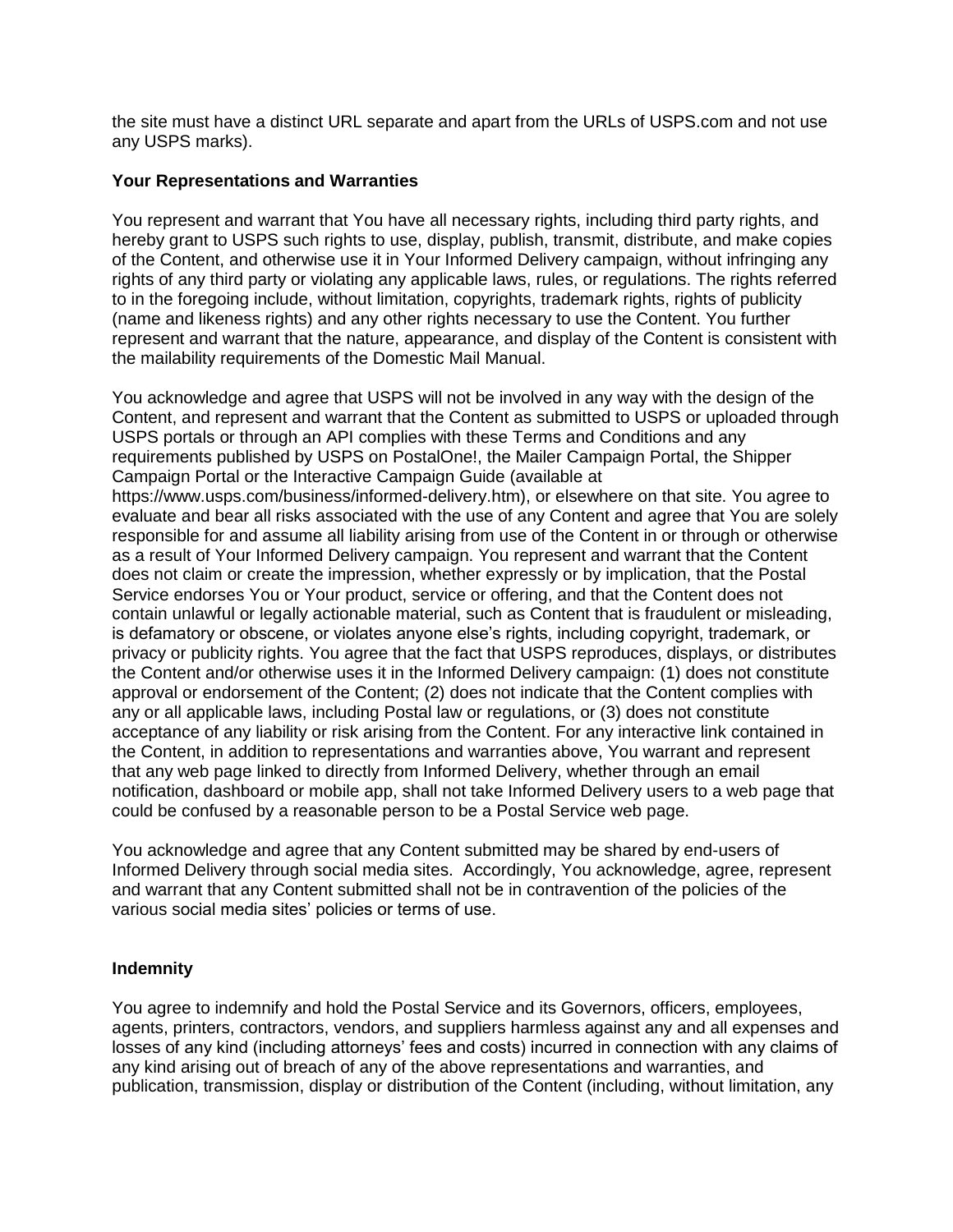claim of patent, trademark, or copyright infringement, libel, defamation, breach of confidentiality, misappropriation of trade secret, invasion of the rights of privacy or publicity (including the right to control use of one's name and likeness), or false or deceptive advertising or sales practices) or any material or products of Your's to which third parties can link through the Content.

# **Rejection/Cancellation of Campaigns**

USPS reserves the right to reject or cancel any Informed Delivery Campaign at any time for any reason satisfactory to USPS in its sole and non-reviewable discretion, including but not limited to the following: (1) violations of or noncompliance with any of these Terms and Conditions, or requirements published via PostalOne!, the Mailer Campaign Portal, the Shipper Campaign Portal or in the Interactive Campaign Guide, or on https://www.usps.com/business/informeddelivery.htm; (2) detection of potential threats, vulnerabilities, malware or malformed links, security or privacy concerns, or potential degradation of USPS or consumer systems or equipment; (3) Campaign interactive links that are broken or that resolve to pages that negatively impact the Informed Delivery user experience; or (4) potentially subject USPS to liability or risk damage to the Informed Delivery feature and goodwill associated therewith.

# **Disclaimer**

THE PRODUCTS, SERVICES, WEBSITE, CONTENT AND/OR MATERIALS AVAILABLE THROUGH USPS ARE PROVIDED ON AN "AS IS" AND "AS AVAILABLE" BASIS AND WITHOUT WARRANTIES OF ANY KIND, EITHER EXPRESS OR IMPLIED. USPS MAKES NO WARRANTIES, EXPRESS OR IMPLIED, INCLUDING WITHOUT LIMITATION ANY IMPLIED WARRANTY OF MERCHANTABILITY, FITNESS FOR A PARTICULAR PURPOSE, ARISING FROM A COURSE OF DEALING OR PERFORMANCE, NONINFRINFGEMENT, OR TRADE USAGE. USPS SHALL NOT BE LIABLE TO YOU OR ANY OTHER PERSON OR ENTITY FOR ANY LOSS, COST, DAMAGE OR EXPENSE, INCLUDING WITHOUT LIMITATION LOSS OF PROFITS, ARISING OUT OF OR IN CONNECTION WITH ANY CONTENT INCLUDED IN INFORMED DELIVERY, THE MANNER IN WHICH ANY CONTENT IS DISPLAYED OR DISTRIBUTED, THE FAILURE TO DISPLAY ANY CONTENT, OR ANY TECHNICAL MALFUNCTION, COMPUTER ERROR OR LOSS OF DATA OR OTHER INJURY, ARISING, DIRECTLY OR INDIRECTLY, FROM YOUR USE OF THE INFORMED DELIVERY FEATURE. SPECIFICALLY, AND WITHOUT LIMITING THE FOREGOING, USPS DOES NOT REPRESENT OR WARRANT THAT ANY CONTENT WILL BE DISPLAYED OR OTHERWISE TRANSMITTED OR DISSEMINATED THROUGH INFORMED DELIVERY WITHOUT INTERRUPTION OR ERROR.

# **Limitation of Liability**

IN NO EVENT SHALL USPS BE LIABLE FOR ANY INDIRECT, INCIDENTAL, CONSEQUENTIAL, SPECIAL OR EXEMPLARY DAMAGES, EVEN IF SUCH DAMAGES ARE FORSEEABLE, AND REGARDLESS OF WHETHER USPS HAS BEEN ADVISED OF THE POSSIBILITY OF SUCH DAMAGES. YOUR SOLE AND EXCLUSIVE REMEDY FOR ANY CLAIM ARISING FROM OR RELATING TO YOUR PARTICIPATION IN AN INFORMED DELIVERY CAMPAIGN SHALL BE LIMITED TO A MAKE-GOOD PLACEMENT OF THE CONTENT AT A LATER TIME IN CONNECTION WITH A SUBSEQUENT MAILING.

# **Governing Law**